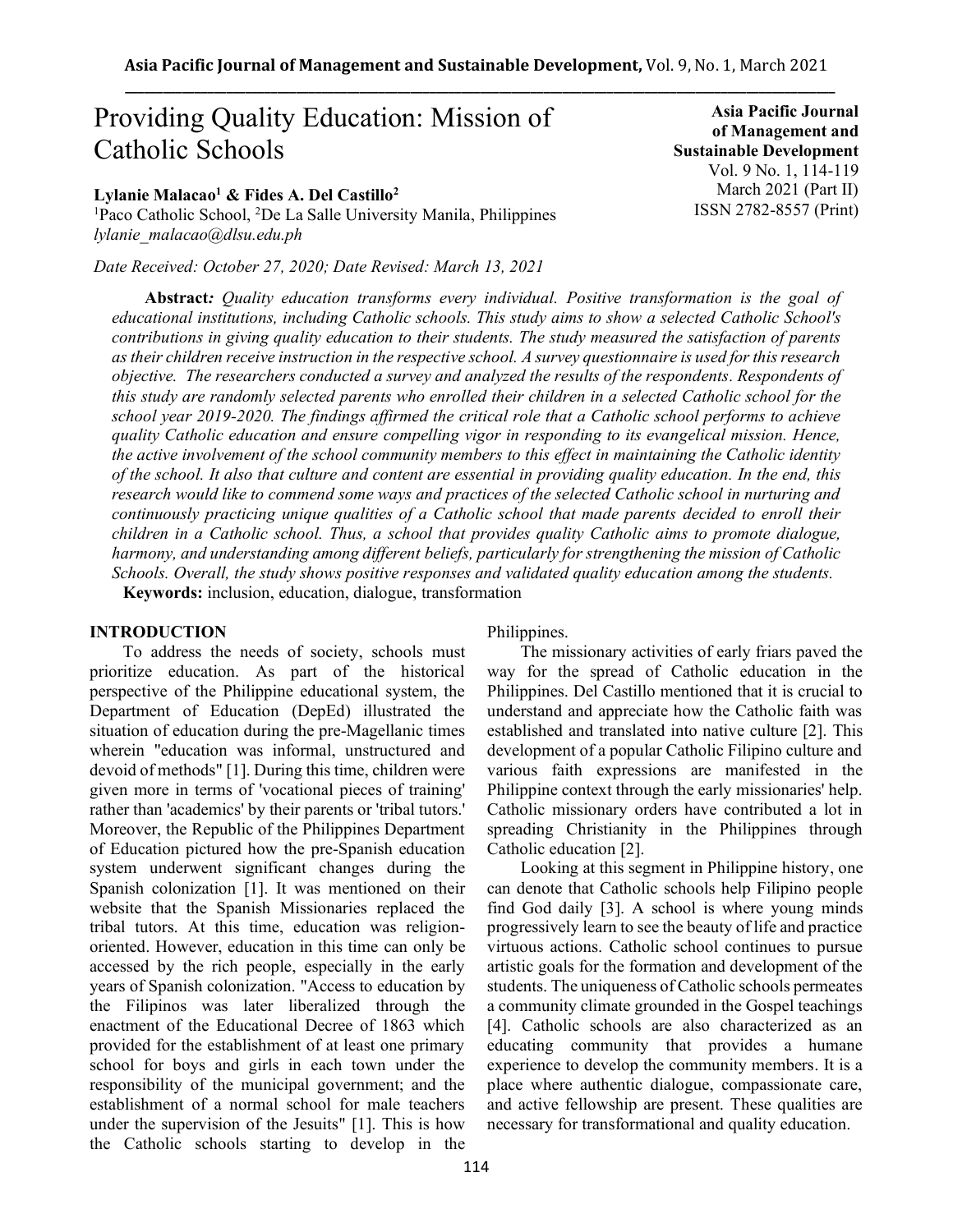# **OBJECTIVE OF THE STUDY**

This paper aims to present the mission of Catholic schools in providing quality Christian education in the Philippines. This paper also shows specifically in one of the Catholic schools and how the school offers a quality Catholic education. This paper will even hope to contribute to the literature on religious education by answering the questions: 1) What elements of catholic education are important considerations from the parents' perspective? And 2) What school activities are beneficial in the transformation of students?

## *The Mission of the Catholic Education in a Catholic Schools*

Education is tremendously changing because of many factors that challenge educators. Pittau emphasized these challenges in education today have three essential education elements. These elements are message, community, and service [5]. Transmission of the message should be clear to provide quality communication. This is essential in making the message understandable from the messenger to the recipients. The educative community must be ready to take responsibility, especially in the children's formation under their care. Service is vital in school activities. It supports the schools' mission, which is to respond to the needs of the community members.

Amidst these challenges, Pope Paul VI pointed out Catholic education's primary mission in his apostolic exhortation [6]. Catholic education's mission is to evangelize. It means that people are assisted in gaining spiritual growth, leading to an integral formation [4]. To acquire Christian education, the Catholic school gives the venue in achieving an authentic Catholic culture.

Schools are children's second home, and the teachers are their second parents. Catholic schools provide opportunities for new learning. They form a portion of the salvific mission of the Church, especially for the formation of children. Integration of faith and culture is essential to make learning possible [6]. Pope Paul VI added that education is the primary concern of the Church because it has the duty of proclaiming the way of salvation to all men, the Church as a mother is under an obligation. Therefore, to provide for its children an education by which their whole lives may be inspired by the spirit of Christ [7]. Its goal is to provide primary education to form children's holistic development attuned to society's needs. Pope John Paul II also emphasized the catholic schools' role as a second

home as they serve as a community that disseminates knowledge and practice values. It is also the Catholic schools' mission to bring salvation among the people they cater for the good of the world [8].

However, the Declaration on Religious Freedom stated that human being has the right to religious freedom [7]. Family members have the privilege unreservedly to choose and carry on with a strict life under parental concern and direction [7]. Guardians benefit from figuring out what sort of rigorous instruction they need for their youngsters to get. With this, everybody does not reserve the privilege to force in any explanation either the school itself. In his article, James Kent Donlevy discussed the ten measurements to consideration that make an 'intuitive matrix' [9]. It tells that even Catholic schools are intended to give quality Christian education, they also have the responsibility to welcome and respect non-Catholic students [9]. He further said that inclusion is necessary for the common good. It is the commitment of the organizations that benefit all people, whatever their faith belief is. Hence, schools should include the inclusion of non-Catholic students in the curriculum. Pope John Paul II supports this. He said ecumenical responsibility in the Church is in solidarity with the world [10].

The 2018 survey shows the school's parents' view by the Archdiocese of Los Angeles, California [11]. The study shows that there are three main characteristics that they search for in a school among parents. These characteristics are (1) building good character and virtue, (2) offering an excellent academic curriculum, and (3) having a great teaching staff and administration. They also added that parents love religious education in their child's curriculum [11]. From this information, parents are keen on sending their children to Catholic schools because they are extensively seen in the school community. Building good character, a quality academic curriculum, excellent staff & teachers, and a safe school community are also positive elements. Given this, the researchers explored how a selected Catholic school offers Catholic education to Catholic and non-Catholic learners. This paper also hopes to contribute to the literature on religious education by answering the questions: 1) What elements of catholic education are important considerations from the parents' perspective? And 2) What school activities are beneficial in the transformation of students?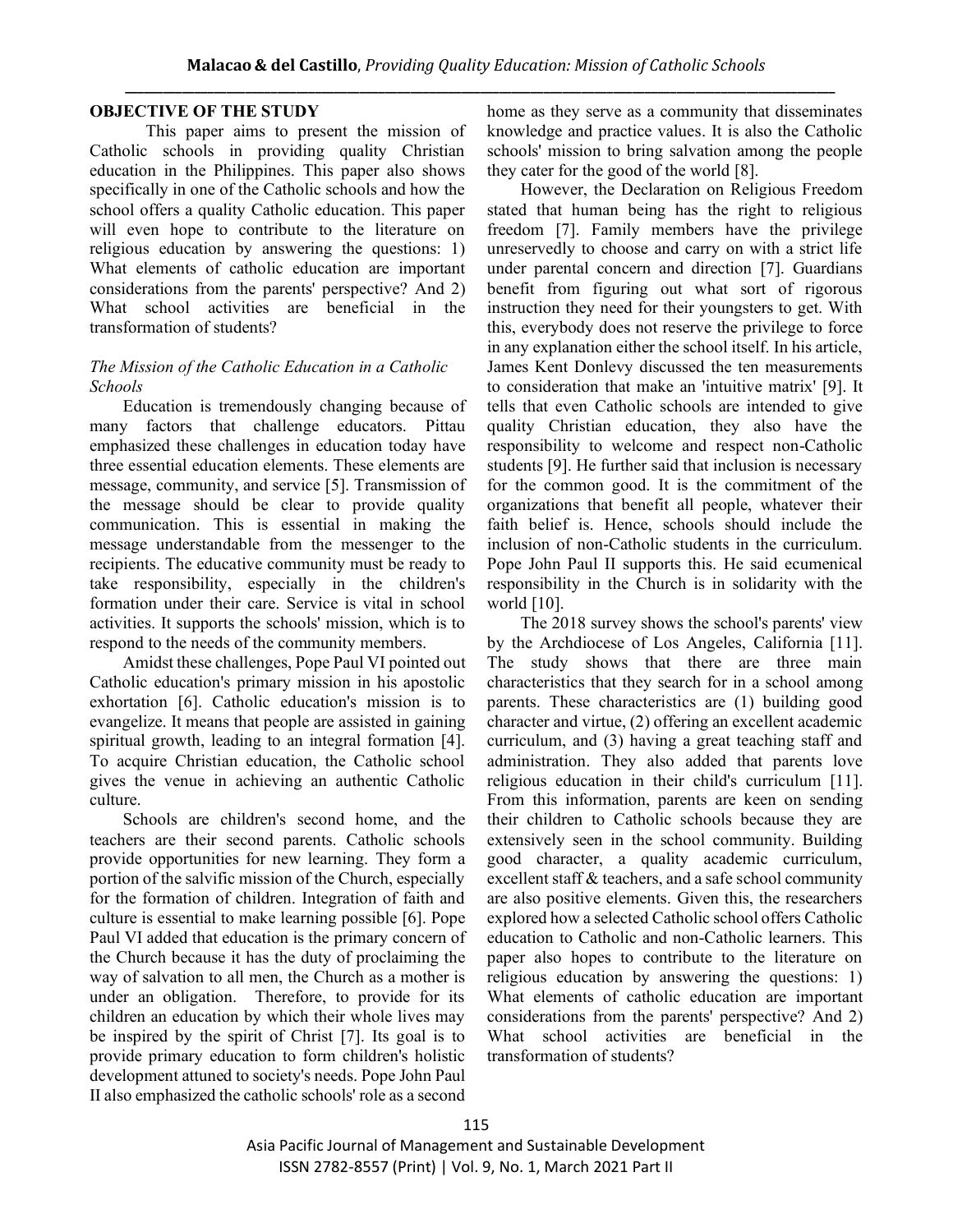#### **METHODS**

This exploratory research shows the perception of parents towards the quality of education was identified and discussed. The researchers utilized survey questions and analyzed the responses. The gathered information was then examined. This strategy gave meaning to why Catholic and non-Catholic parents and guardians chose the selected catholic school for their children.

This study's respondents are the randomly selected non-Catholic and Catholic parents of a Catholic school in Manila. Out of 20 parents who were given the letter, only 12 parents agreed to participate in the survey. The respondents' ages range from 25 to 35 years old. In compliance with data privacy, a letter of consent and confidentiality were given and answered by the respondents. The researchers gave the survey through online google forms.

#### *Instrument*

The researchers formulated a survey questionnaire. To validate the reliability of the questions, subject matter experts were asked to check the problems. There are two open-ended questions that the respondents answered. These are 1) What are the qualities of a catholic school you consider before enrolling your child? Why? 2) What are the activities of the catholic school and how satisfied are you with those? After which, the researchers added a self-rating questionnaire to check the difference in the answers between Catholic and non-Catholic parents. The researchers then analyzed responses, and new insights were generated from the data.

#### *Data Gathering*

The nature of the study was explained to the participants prior to data. Informed consent was obtained from the participants. The researchers collaborated with the guidance office to identify who among them were non-Catholics and non-Christian. Twenty parents were then invited to participate in the research through a letter of consent. Upon agreeing, the researcher distributed the survey questionnaire to the respondents and collated them a week after validation and analysis. Ethical considerations were made to maintain the confidentiality and privacy of the respondents.

#### **RESULTS AND DISCUSSION**

The survey results showed that parents were able to identify several characteristics of good Catholic schools. Based on their answers, parents should see that the school builds good character and value among their children. Priority is given to character building because they value the formation of their children.

Based on the respondents' survey, parents' value five qualities of a Catholic school when enrolling their child in the institution (See Figure 1). These qualities are 1) building good character and value, 2) offering an excellent academic curriculum, 3) having a great teaching staff and administrator, 4) learning environment, and 5) more opportunities for exposure. These qualities may be grouped into two categories, namely: culture and content. Convey identified these categories as components of a catholic school identity [12]. Culture is recognized as a unique atmosphere animated by the Gospel, supported by the faith community. This is in harmony with the faith and life of each member of the community. Convey argued that the nature of a catholic school should have a distinct Catholic culture. In the context of the selected catholic school, numbers 1, 4, and 5 are part of the culture component that Convey mentioned. The second component is content. According to Convey, content refers to the curriculum of the school. This is critical, especially in the transmission of the knowledge and gospel message [12]. The systematic teaching of content is necessary to form the identity of a catholic school. Content is also composed of the primary drivers of education: the administrators, teachers, and staff. School leaders and teachers are responsible for shaping the school culture by providing content to the students.



*Figure 1: Qualities of Catholic School*

Figure 1 shows that the parent-respondents perceived the culture of building good character among their children as the most important quality that they need. This answer had the highest score among the respondents. Since schools are said to be the second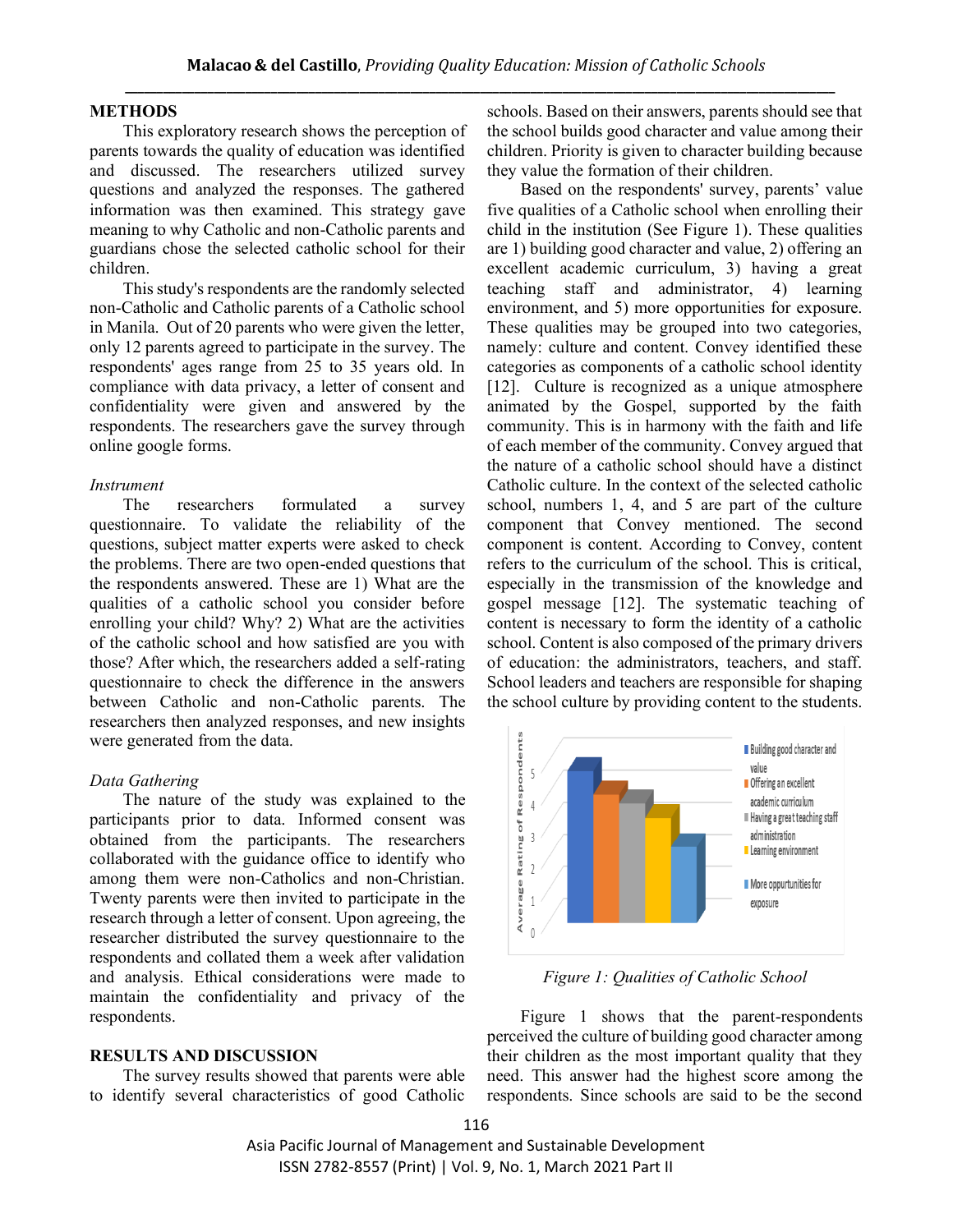home of the children, values and proper conduct must be taught to the educative community. Moreover, as Pope Paul IV pointed out, the catholic school's primary responsibility is to evangelize. This calls for an action that requires teaching the ways of Christ [6]. Christ exemplified Christian love, and this includes loving the least, the lost, and the last.

The second quality that the parent-respondents perceived as necessary is the offering of an excellent curriculum. Convey argued that content is needed for the transmission of knowledge [12]. The systematic organization of the curriculum is essential to help the students adapt to society's changing needs. This will equip the learners with the skills to navigate in life.

The third quality of a catholic school that parentrespondent perceived to be important is teachers and staff's quality. The administrators, teachers, and other stakeholders are necessary for the success of the school. They must possess the right attitude in serving both the parents and students. Giving their best for the transformation of children is salient in the achievement of quality education.

The fourth answer is the learning environment. Quality of education is felt in the condition of the learning environment. This is seen and felt in the culture that the community is promoting. The diverse locations may be inside the classroom or outside, be safe, and promote peace and self-development. A positive relationship between the teachers and students must exude. Infinite possibilities in learning should allow the students to express themselves and be accepted.

This leads to the last response, which is providing more growth opportunities. The Catholic school must not be a rigid community. Instead, it should allow flexibility and room for more opportunities for individual and group development. Parent-respondents agree that options made available for their children are necessary to show that a school offers quality education. As Donlevey posited, flexibility is essential in catholic schools, including ecumenism and opportunities for catholic and non-catholic students [12].

Figure 2 shows a comparison between the perception of parent-respondents who are Catholics and parent-respondents who are non-Catholic. The results show that parent-respondents who are Catholics are keener to put more emphasis on culture than content. Building good character, having the right learning environment, and providing more students opportunities are the most important qualities for them. In comparison, parent-respondents who are non-Catholics perceived that content is more important than culture. Having an excellent curriculum and great teachers and staff are more essential for them.



*Figure 2: Comparison between non-catholic and catholic respondents*

As for satisfaction with the selected catholic school activities, parent-respondents find the following activities as salient: Eucharistic celebration, first communion, catechetical week, family day, and foundation day. These are the activities that provide both culture and content in the education of the students. The activities that the respondents identified can be categorized as sacramental celebrations, which include the eucharist, confirmation, and catechetical week. In comparison, the other category is the general activity where religion is not necessarily involved. Thus, Daniel S. Mulhall highlighted that being a Catholic school must have a "dialogue in culture" wherein students are formed to have a 'strong character' and 'making a positive contribution to society [13].

Figure 4 shows the comparison between parentrespondents who are non-catholic and Catholics. The results show that Catholics' parent-respondent find the sacramental celebrations as more important than the general activities. This tells us that Catholics give importance to their faith practices and traditions that can be practiced in the liturgy and catechetical works. In contrast, parent-respondents who are non-Catholics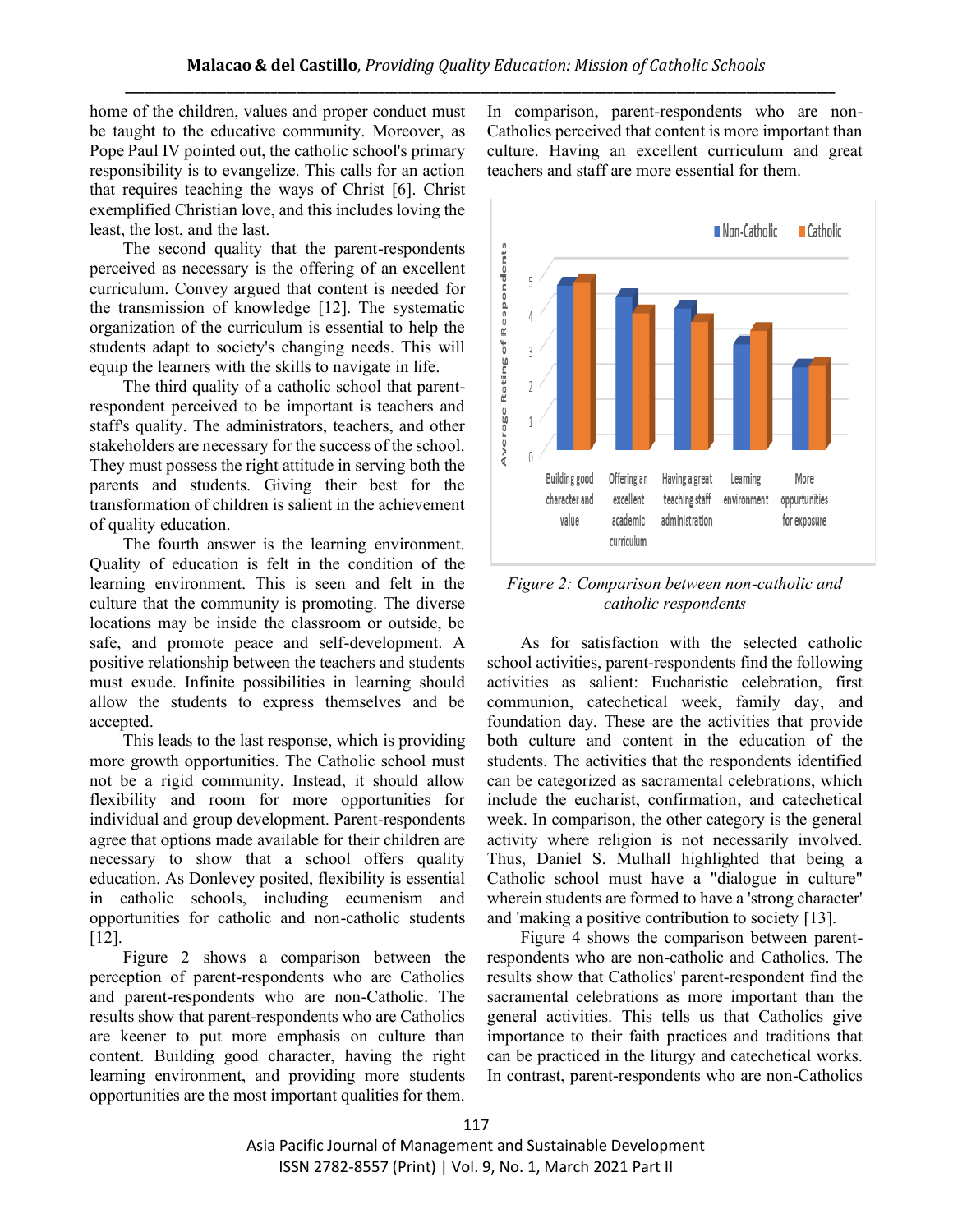are most likely to approve the general activities of the school.



*Figure 3: Satisfaction with the activities offered*

This is because it does not involve faith beliefs. The data shows that sensitivity to non-Catholic students must be emphasized to have a more open dialogue among faith beliefs. Indeed, the Church in her mission is "universal" because God's love to humanity is universal [14]. "We are reminded that the mission of the Catholic school is the integration of faith, culture, and life within a unique school climate infused with a Gospel spirit of freedom and love" [15]. Whether Catholic or non-Catholic parents, they both will choose what is best for their children. They believe that Catholic schools can provide it to their children since one of the qualities of the Catholic culture of the school is being 'committed to the development of the whole person and 'cultivates human values [13].



*Figure 4: Comparison between Non-Catholics and Catholics*

# **CONCLUSIONS**

The aspects of catholic education that were considered by the parent-respondents can be categorized into culture and content. Culture shows that building character, having a suitable learning environment, and providing students with opportunities are essential in the school's quality education to the students. However, the results also show that parentrespondents who are Catholics tend to prioritize more the cultural elements of catholic education. On the other hand, parent-respondents of non-Catholics perceived that content is salient in their children's education.

The study also shows that the respondents find the school activities beneficial in the transformation of their children. They have identified several activities that are categorized into sacramental and general activities. Parents who are Catholics give more importance to the sacramental activities, including the Holy Mass and other sacraments. In contrast, parents who are non-Catholic perceived that the general activities will benefit their children more. This only shows that the selected Catholic school's mission in providing quality education is present and affirmed by the high school of parents in the survey. Both culture and content are current and offered in the school. Pope John Paul II reiterated that every Catholic school's central commitment is to evangelize and form the holistic development of each individual [8]. For this to happen, cooperation among the school's stakeholders is needed in every activity offered by the school for students' holistic development.

Quality education will not be possible if both parties are not willing to take their part. Thus, this study shows that this is present and active in the educational community. This research will only spotlight the respondents' insights in relation to the quality education provided by the selected Catholic school. Thus, the respondents underscored their reasons for choosing a Catholic school for their children and how satisfied they were with the school's activities.

On the other hand, the findings of this study have several important implications for all Catholic schools around the globe, which serves as a basis or guide in measuring its own unique identities as a Catholic school and the activities that they offered for the "holistic development" of every person [7]. Therefore, it is recommended that the school administrators initiate further studies to enhance their leadership and governance skills to manage the operation of the Catholic school efficiently in fulfilling the mission entrusted to us by Jesus Christ. It is also recommended to continue the commitment to practice inclusive education that caters to all students regardless of their faith belief. As James Kent Donlevy said, "Yet in Catholic schools, the position may be taken that a